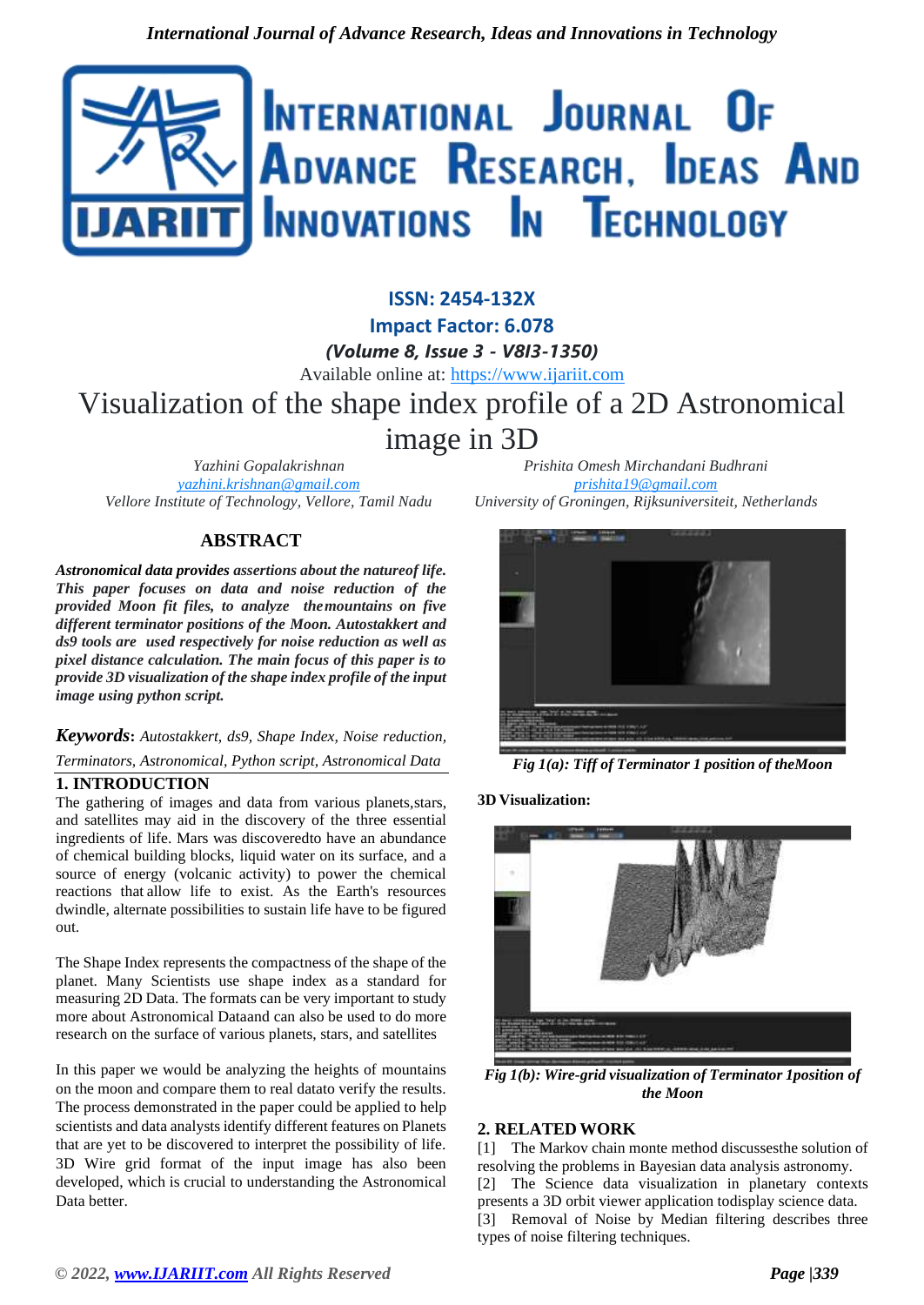### *International Journal of Advance Research, Ideas and Innovations in Technology*

[4] Visualization and Nomenclature for planetarymaps are highly crucial for the visualization of planetary surfaces.

[5] Shape index analysis is applied to analyze theTexture descriptors of planetary structures. Image Gradients are the fundamental building block of any digital image which represent a directional change in pixel intensity or contrast levels. Gradient Computation is a high-priority task for many post-processing image processing techniques including edge detection and segmentation. Mathematically, Image Gradients are computed in the following way:

$$
\nabla f = \begin{bmatrix} g_x \\ g_y \end{bmatrix} = \begin{bmatrix} \frac{\partial f}{\partial x} \\ \frac{\partial f}{\partial y} \end{bmatrix}
$$

### **3. SHAPE INDEX ANALYSIS**



*Fig 2(a): Original Input File.*



*Fig 2(b): 3d visualization of shape Index profile of theInput Image Fig 3(a): Original Input Image with Extrema Analysis.Fig* 

*3(b): Dimensional visualization of shape index profile of the*

*Input Image.* (*c*). *Shape Index with*  $\sigma = 1$ . **Image Gradients**

*Fig 4(a): Original Image. (b): GradientMagnitude of the Image. (c): Gradient Orientation in HSV colormap.*

[6] ImageJ's image processing skills are valuable in a variety of scientific domains and can be extended. AstroImageJ (AIJ) is a program that provides an astronomy-specific image display environment as wellas tools for image calibration and data reduction. AIJ is streamlined for time-series differential photometry, light curve detrending, and fitting, and light curve charting, especially for applications needing ultra-precise light curves (e.g., exoplanet transits). AIJcan read and write standard Flexible Picture TransportSystem (FITS) files as well as other common image formats, displays and edits FITS headers and is

WorldCoordinate System aware, including an automated access to the astrometry.net web portal for plate solving photos.

#### **4. DATA COLLECTION**

The Gratama telescope of the Blauuw observatory, located on the top of Bernoulliborg in Zernike Campusis a 40 cm reflector telescope. The images were captured by the smaller planetary camera, equipped with a CCD sensor with a plate scale of 0.763 arcsecs/pixel. For this project, a set of data was collected using the bias, dark, and flat frames. The point of observation was determined by the internal guider camera.

For each of these calibration files, we observed the length of the terminator of the moon, in 5 sets. Hencewe have terminator positions 1,2,3,4 and 5. The telescope captured hundreds of images per position, atechnique called lucky imaging. This data was analyzed and a master dark, biased, and normalized flat image was made for each filter.

The process of observing and capturing images via lucky imaging to study features is also applicable to other planetary bodies. With the appropriate filters, high-resolution images of planets, as well as the Sun,can be captured.

Lucky imaging also reduces the possibility of error that could arise from an external object falling in theview of observation, due to the large amount of datacollected (precisely 582 fit files were obtained).

#### **5. PROPOSED METHOD**

Pre-processing of the data is performed in two stages; Datareduction and data to image conversion. Data reduction is implemented using a python script.

Flexible and Interoperable Data Transfer file, which provides GPS details about planetary structures, is reduced and converted to image format for visualization using python scripts. Graphical visualization of craters and mountains on the Moon isproduced.

Reduction of noise and stacking of similar images is achieved using the Autostakkert tool. This tool helps align several images from the same terminator position, based on similar characteristics shared by all the images. This process helps define the features more prominently in the resulting final image. The achieved images are referenced with the Virtual Atlastool, to acquire the names of the craters and mountains. Heights of the Mountain on the Moon is computed in the following manner:

Pixel distance between the tip of the mountain to the end of the shadow is calculated using the standard distance formula, where  $(x1,y1)$  are coordinates of the ip of the mountain and  $(x2,y2)$  is off the edge of the shadow:

Distance formula:  $d=\sqrt{(x \ 2-x_1)^2 - (y_2-y_1)^2}$ 

Tan( $\mathbb{Q}$ )= 0.763(The angle between the terminators and the earth) \* calculated distance

Calculating height:  $Tan(\mathbb{O})= h / (Distance between earth and$ Moon)

The pixel distance is computed using the contour-gridframe provided by ds9 tool (Fig  $4(a)$ ).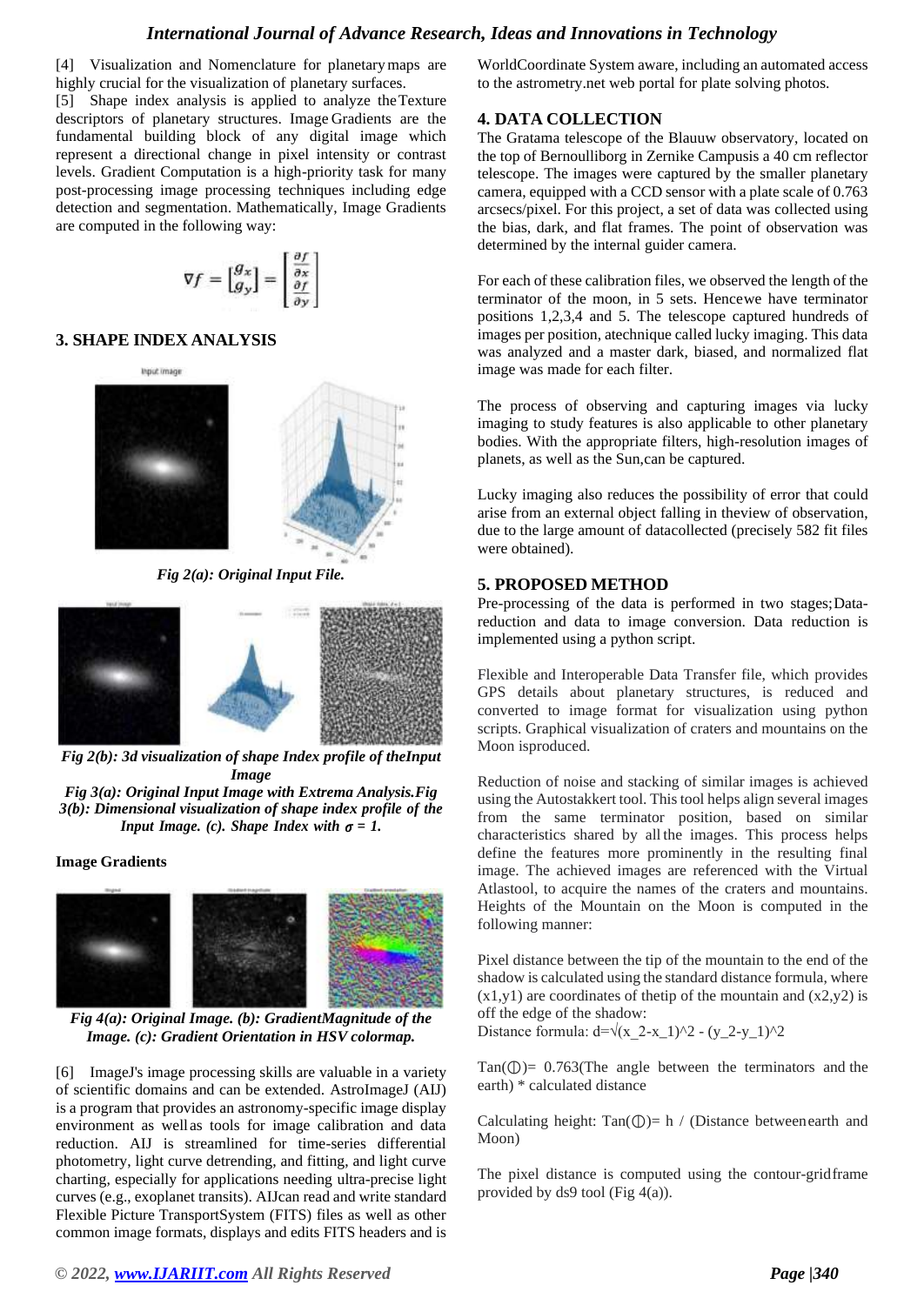

*Fig 5: Ds9 tool to calculate pixel distance between thetip of the Mountain and the end of the shadow*

### **6. PROCESS FLOW DIAGRAM**



#### **7. CALCULATIONS TERMINATOR POSITION 1**

| <b>Feature</b>    | <b>Measured</b><br><b>Height</b>                | <b>Location</b>                                              | Literature<br><b>Height</b> |
|-------------------|-------------------------------------------------|--------------------------------------------------------------|-----------------------------|
| <b>Cavalerius</b> | $1.2 \pm 0.2$ km 5.1 N, 66.8 W 1.3 $\pm$ 0.2 km |                                                              |                             |
| <b>Reiner</b>     |                                                 | $1.5 \pm 0.5$ km 7.0 N, 54.9 W $\left[0.9 \pm 0.1\right]$ km |                             |
| <b>Luna-9</b>     |                                                 | $1.4 \pm 0.3$ km 8.0 N, 65 W $1.3 \pm 0.2$ km                |                             |

#### **TERMINATOR POSITION 2**

| <b>Feature</b>      | <b>Measured</b>  | Location      | <b>Literature</b>        |
|---------------------|------------------|---------------|--------------------------|
|                     | <b>Height</b>    |               | Height                   |
| Vico A              | $1.2 \pm 0.2$ km | 5.1 N, 66.8 W | $1.3 \pm 0.2$ km         |
| Primae              | $1.5 \pm 0.5$ km | 7.0 N, 54.9 W | $0.9 \pm 0.1 \text{ km}$ |
| <b>Darwin</b>       |                  |               |                          |
| <b>Cruger south</b> | $0.7 \pm 0.2$ km | 18.6 S, 67.0  | $0.6 \pm 0.1$ km         |
|                     |                  | и             |                          |

**TERMINATOR POSITION 3**

| Feature | <b>Measured</b><br>Height | <b>Location</b> | Literature<br><b>Height</b>                                                                   |
|---------|---------------------------|-----------------|-----------------------------------------------------------------------------------------------|
| A       |                           |                 | Damoiseau $1.8 \pm 0.3$ km 6.3 S, 68.88 1.9 $\pm$ 0.1 km                                      |
|         |                           |                 | Sirsalis Z1 $\left[2.3 \pm 0.3 \text{ km} \right] 10.0 \text{ S}, 60.02.3 \pm 0.4 \text{ km}$ |
|         |                           |                 |                                                                                               |

#### **TERMINATOR POSITION 4**

| Feature                                                     | <b>Measured</b><br>Height                           | <b>Location</b> | <b>Literature</b><br><b>Height</b> |
|-------------------------------------------------------------|-----------------------------------------------------|-----------------|------------------------------------|
| Damoiseau- $2.3 \pm 0.7$ km 8.5 S, 63 W<br>Π                |                                                     |                 | $1.9 \pm 0.2 \text{km}$            |
| DamoiseauJ $1.7 \pm 0.8$ km $3.5 S$ , 61.5 W $1 \pm 0.2$ km |                                                     |                 |                                    |
| <b>Close</b><br>Lohrman                                     | to $1.3 \pm 0.2$ km $[0.5 S, 66.8 W]1.6 \pm 0.1$ km |                 |                                    |

# **8. 3D VISUALIZATION RESULTS**

The following output is the result achieved usingpython script.



*Fig 6: Wire Grid Format using python script*

# **9. CONCLUSION**

One of the main purposes of this paper is to identify and detect Craters and Mountains on the lunar surface,and to also provide 3D visualization of 2D images; to analyze the surface better. The other goal is to develop immersive visualization and analysis tools that increase planetary information. We will also continue to improve the toolset guided by the needs of realworld geoscience research questions.

The process of observing and capturing images via lucky imaging to study features is also applicable toother planetary bodies. With the appropriate filters, high-resolution images of planets can be captured.

#### **10. REFERENCES**

- [1] Ercan, Gurcharan, and Peter Whyte. "Digital image processing." U.S. Patent 6,240,217, issued May 29, 2001.
- [2] Starck, J-L., and Fionn Murtagh. Astronomical image and data analysis. Springer Science & Business Media, 2007.
- [3] Murtagh, F. "Image analysis problems in astronomy." In Image Analysis and Processing II, pp. 81-94. Springer, Boston, MA, 1988.
- [4] Wells, D. C. "NRAO's astronomical image processing